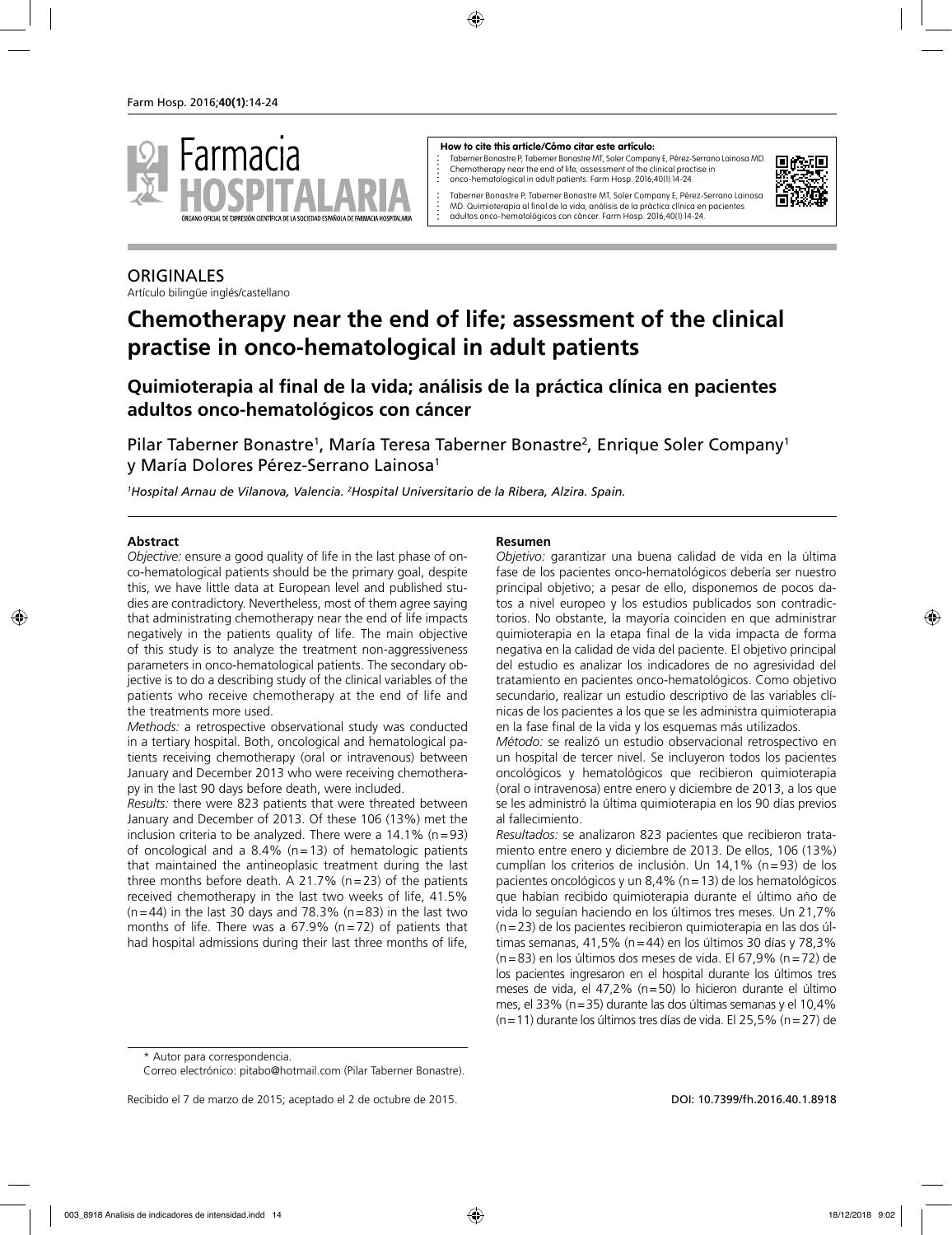47,2% ( $n=50$ ) during the last month, 33% ( $n=35$ ) during the last two weeks and 10,4% ( $n=11$ ) during the last three days of life. A 25,5% (n=27) of patients had more than one hospital admission during their last 90 days.

*Conclusions:* according to the Earle *et al.* criteria, our population had been treated aggressively. We need more scientific evidence with consolidate date that allows us to establish a unified criteria for the selection of patients with advanced cancer who may benefit from receiving antineoplasic treatments.

#### **KEYWORDS**

Chemotherapy; Neoplasm; Death; Hospitalization

Farm Hosp. 2016;**40(1)**:14-24

### **Contribution to scientific literature**

Quality of life in oncology patients is still one of the essential cornerstones of research in the treatment of onco-haematological patients. Despite this, there is currently little information available at European level regarding quality of life at the last stage of the disease in patients with cancer. This study analyzes some intensity parameters for antineoplastic treatments at the end of patients' lives. This analysis includes both intravenous and oral antineoplastic treatments. The inclusion of oral administration treatments represents a differentiating point from the majority of studies conducted so far, which were focused on intravenous treatments. The outcomes from our study demonstrate that the majority of patients in our population are receiving an aggressive treatment which is far from achieving the main objective of improving patients' quality of life.

Though the outcomes obtained in this study cannot be applied to other patient populations, the data presented here show the need of a higher involvement by the healthcare team regarding therapeutic decision making. To this end, it is necessary to have scientific evidence available, which currently still lacks a well-established basis, in order to determine the criteria for selecting patients with cancer in advanced stages who might benefit from receiving antineoplastic treatments. The first step in order to achieve this will be to overthrow the ill-conceived idea that antineoplastic treatments will help, under any circumstances, to improve the quality of life of patients with cancer in advanced stages.

### **Introduction**

During the past decades, the launch of new antineoplastic agents has increased the therapeutic options and life expectancy of patients with neoplasia. Treatments with oral administration have acquired special relevance, both because they represent a therapeutic option, and due to the simplification in administration.

los pacientes ingresaron en más de una ocasión durante los 90 días previos al fallecimiento.

*Conclusiones:* según los criterios establecidos por Earle *et al,* la población del estudio se trató de manera agresiva al final de la vida. Es necesario disponer de una evidencia científica, que todavía en la actualidad carece de una base consolidada, con la que establecer criterios para la selección de pacientes con cáncer en estadios avanzados que puedan beneficiarse de recibir tratamientos antineoplásicos.

#### **PALABRAS CLAVE**

Quimioterapia; Neoplasia; Muerte; Hospitalización

Farm Hosp. 2016;**40(1)**:14-24

Despite these advances, tumours are currently the first cause of death in men, the second in women, and are responsible for 27.5% of deaths in Spain, according to data published in January, 2014 by the *Instituto Nacional de Estadística* (National Statistics Institute)<sup>1</sup>.

Around 70% of patients with disseminated disease are receiving chemotherapy with palliative intent<sup>2</sup>. The decision to initiate chemotherapy depends mainly on patient's status<sup>3</sup>, disease stage<sup>4</sup>, and chemosensitivity5 of the tumour. Treatment interruption in the final stages of life is considered a factor determining good clinical practice<sup>6,7</sup>. This is due, among other causes, to the reduction in the impact on overall survival after various lines of treatment in patients on advanced stages<sup>8,9</sup>, the development of adverse effects derived of treatment, and the cost for the healthcare system.

To ensure a good quality of life in the last stage of onco-haematological patients should be the main objective and, despite this, we have little data at European level<sup>5,8,10</sup>, those studies published are contradictory, and the majority coincides that administering chemotherapy during the final stage of life will have a negative impact on patients' quality of life<sup>9</sup>.

Studies published so far have used as quality of life indicators the number of hospitalizations and treatments received during the weeks before patients' death5,11. Earle *et al.*<sup>7</sup> defines the concept of treatment non-aggressiveness as chemotherapy administration below 10% during the last 14 days of life, and below 4% of patients admitted to hospital on more than one occasion during the month before death.

Other studies<sup>12-15</sup> have used criteria such as admission to Intensive Care Units, visits to ER, hospitalizations, or inclusion in Phase I-II clinical trials.

The main objective of this study is to analyze the indicators of treatment non-aggressiveness in onco-haematological patients. The secondary objective is to conduct a descriptive study of clinical variables in patients who are administered chemotherapy during their final stage of life, and the most widely used regimens.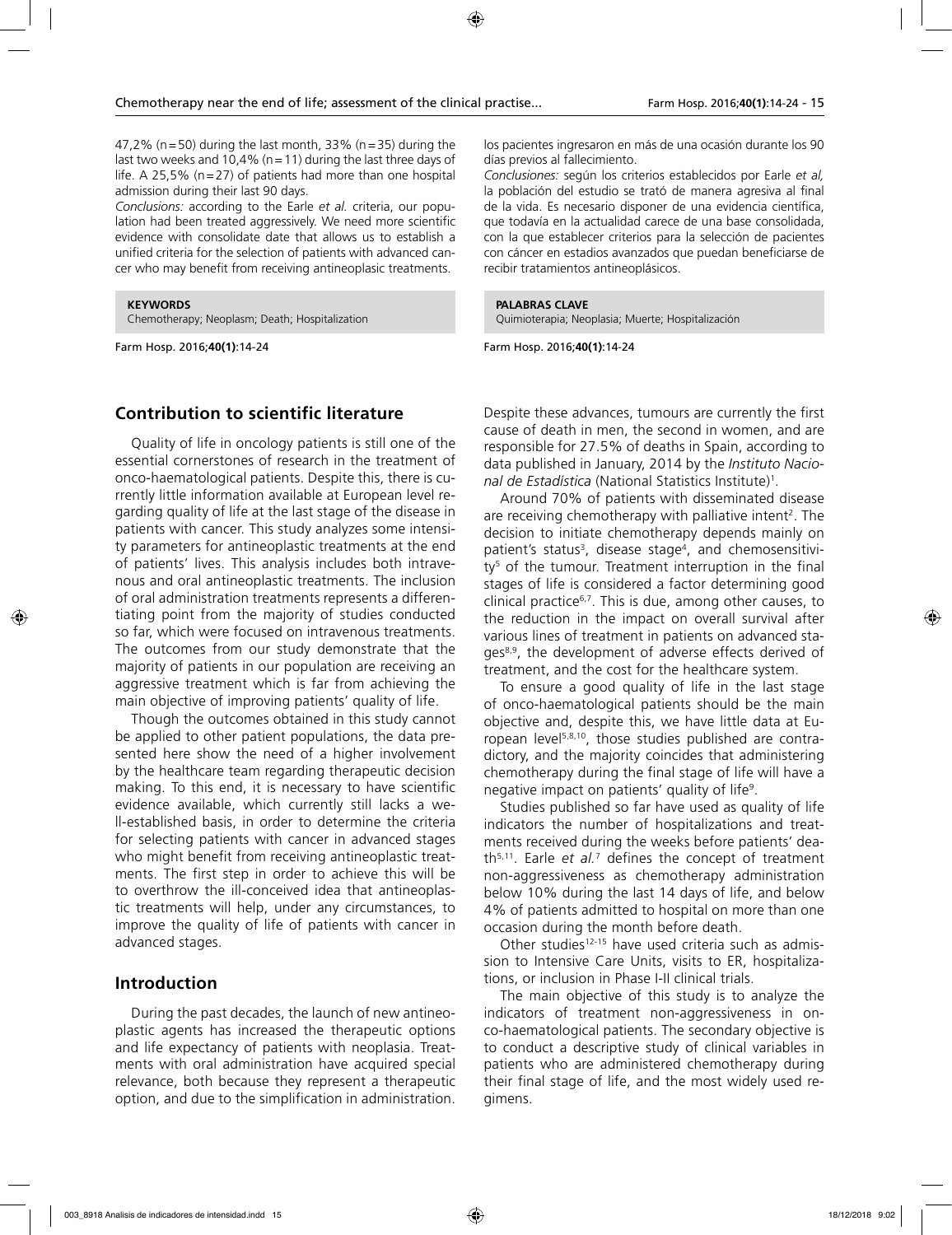# **Materials and methods**

A retrospective observational study was conducted in a third level hospital, covering a population of approximately 310,000 inhabitants. The study included all oncologic and haematologic patients who received chemotherapy (oral or intravenous) between January and December, 2013, and who had their last chemotherapy administered in the final stage of their lives. For the purpose of analysis, the period of time considered was the 90 days previous to death. Follow-up of those patients included was continued until March, 2014.

Data collection was conducted with the computer programs used in the Hospital Pharmacy for onco-haematological patient care: Farmasyst® and Farmis-Oncofarm® , and the computerized clinical record programs OrionClinic® and Abucasis®. The variables collected were: gender, age, prescribing hospital unit, diagnosis, disease stage, performance status, date of the latest hospitalizations, and cause of death. The variables collected associated with treatment included: time since the last administration until death, lines of treatment received, and drugs included in the last treatment administered.

With the objective of assessing the functional status of the patient, the score in the Eastern Cooperative Oncologic Group (ECOG) Scale was collected, as entered in the clinical record on the day of the last chemotherapy administered before death. The number of hospital admissions within the last three months was also assessed, and the time elapsed since the last hospital admission until patient's death.

For descriptive analysis, the statistical program Stata® version 12.1 was used.

# **Outcomes**

In 2013, 2,758 patients were managed in the Oncology Department, and 949 in the Haematology Department. Out of them, 24.3% (n=669) and 16.2% (n=154), respectively, received chemotherapy. Therefore, 823 patients who received treatment between January and December, 2013, were analyzed. Out of these, 106 (13%) met the inclusion criteria.

The median age of patients included was 64.6 years (range 21.9-92.5) (Fig. 1); 68.9% (n=73) were male and  $31.1\%$  (n = 33) were female.

The hospital unit of origin of said patients was Haematology for 12.3% ( $n = 13$ ) and Oncology for 87.7% of cases  $(n=93)$ .

Both intravenous and oral administration drugs were included in the treatment. A  $14.1\%$  (n=93) of oncological patients and  $8.4\%$  (n=13) of haematological patients who had received chemotherapy during their last year of life continued receiving it during their last three months.

The distribution of patients who received antineoplastic drugs in their last 90 days of life appears in figure 2.

Data regarding ECOG scale scores at treatment initiation was available in 87.7% of those patients analyzed. The majority (67%  $n = 71$ ) presented a 0-1 score in the ECOG scale; 18.9% (n=20) presented a score of 2, and a minority  $(1.9\%$ ,  $n=2)$  had ECOG 3.



**Figure 1.** *Distribution of patient age.*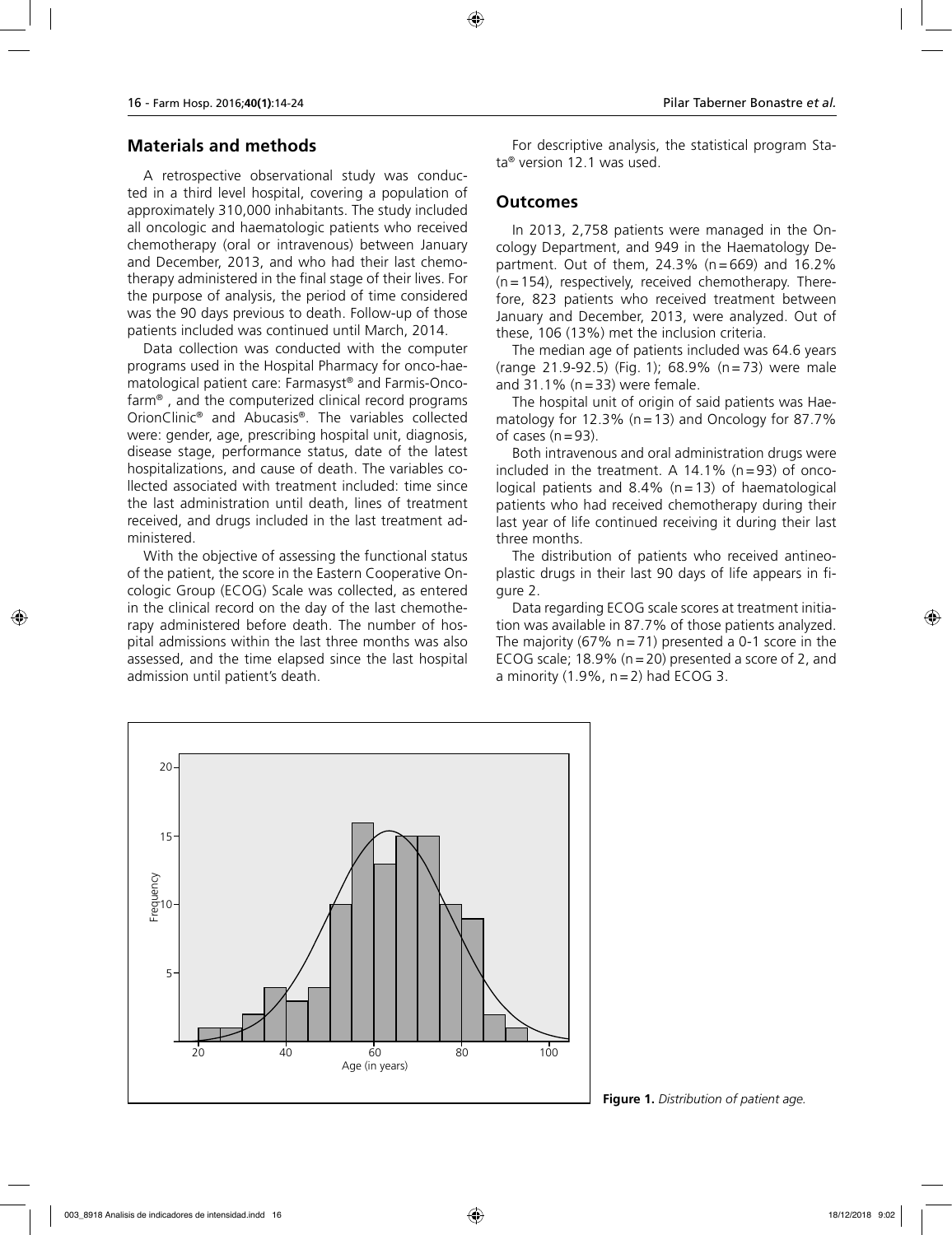

**Figure 2.** *Distribution of patients according to the time when they received chemotherapy before death.*

The majority of patients (77.6%,  $n=76$ ) presented Stage IV disease at the time of their death, which was secondary to their basal disease. A 28.3% of patients (n=30) presented complications secondary to treatment as cause of death (Fig. 3).

The distribution of the tumours suffered by patients included in the study appears in figure 4. The highest percentage of tumours had intermediate sensitivity to treatment, according to the classification by Martoni *et al.*<sup>5</sup> (Fig. 5)

The most widely used therapeutic regimen was capecitabine as monotherapy, administered in 6 patients,



**Figure 3.** *Causes of Death.*

as well as the capecitabine+oxaliplatin combination. Topotecan was administered to 5 patients. The following treatments were received by 4 patients each: abiraterone, docetaxel, gemcitabine, azacitidine, cetuximab, doxorubicin, erlotinib, as well as the following combinations: bevacizumab+capecitabine+oxaliplatin; carboplatin+etoposide; carboplatin+paclitaxel, and cetuximab+paclitaxel. Capecitabine was the drug received by the highest number of patients: 18.9%  $(n=20)$ , followed by oxaliplatin: 12.2%  $(n=13)$  and gemcitabine: 9.4% (n=10) (Fig. 6).

The median number of treatment regimens received was 2 (range 1-7). There were 10 patients who received more than 3 different regimens.

A 67.9% ( $n = 72$ ) of patients were admitted to hospital during their last three months of life;  $47.2\%$  (n = 50) during their last month;  $33\%$  (n=35) during their last two weeks, and 10.4% ( $n=11$ ) during their last 3 days of life. A 25.5% (n=27) of patients were admitted in more than one occasion throughout the 90 days previous to their death.

# **Discussion**

The use of chemotherapy during the last stages of life of cancer patients is a controversial issue, which Emanuel *et al.*11 dealt with over a decade ago, and that continues being studied nowadays. The outcomes of our study show that the proportion of patients in the Oncology Department who receive chemotherapy at the last stage of their lives is similar to the one by Earle *et al.*13.

Regarding the use of chemotherapy during the final stages of life, relative to the total number of patients who are treated with this type of drugs, 5.8% received chemotherapy during their last month of life. This value is close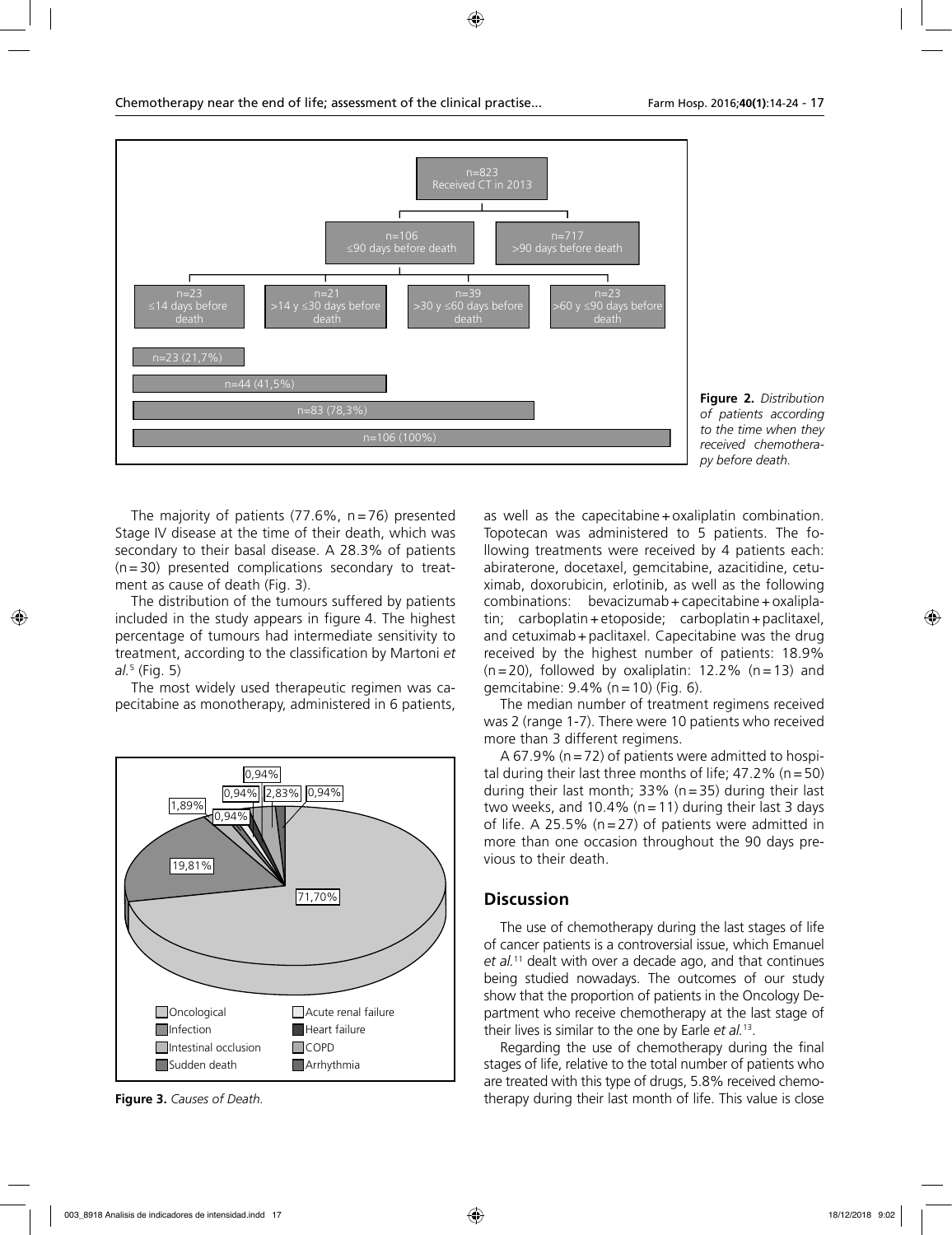

15 20 **Figure 4.** *Distribution of number of patients according to type of tumour.*

to the 6.2% published by Wright *et al.*16, but appears far from the 22.7% published by Angelo *et al.*<sup>5</sup> .

The latest studies published about the use of chemotherapy in the final stage of life<sup>9</sup> and of the disease, demonstrate this is damaging for the quality of life of patients receiving it, regardless of their performance status at treatment initiation. Adverse reactions derived of treatment can be an additional factor for a worsening in the quality of life of patients with antineoplastic treatment. The prescription to the patients in the study of capecitabine instead of 5-fluorouracil was probably considered with the aim of minimizing the development of adverse reactions<sup>17,18</sup>.



**Figure 5.** *Tumour sensitivity to chemotherapy.*

Regarding hospitalizations at the end of life, our patients were admitted in a higher proportion than those in other studies19,20. According to the criteria by Earle *et al.*<sup>7</sup> , our patients received aggressive treatment at the end of their lives. In order to improve clinical practice and decision making regarding chemotherapy administration at the end of life, it is considered necessary to conduct further studies to define the criteria for establishing the conditions that ensure an improvement in quality of life for patients with advanced stage cancer.

The inclusion of treatments with oral administration represents a differentiating point from the majority of studies conducted so far, which are focused on intravenous treatments. The outcomes obtained in our study demonstrate that the majority of patients in our population are receiving an aggressive treatment which is far from achieving the primary goal of improving the quality of life of patients.

A higher involvement by the healthcare team in therapeutic decision making is required. For this aim, it is necessary to have scientific evidence, which currently still lacks a solid basis $21$ , in order to determine the criteria for the selection of patients with advanced stage cancer who might benefit from receiving antineoplastic treatments. The first step in order to achieve this will be to overthrow the ill-conceived idea that antineoplastic treatments, under any circumstances, will help to improve the quality of life of patients with advanced stage cancer<sup>9</sup>.

The limitations of this study are that this is a retrospective study which analyzed the sample in a single centre during one year, and therefore it cannot be applied to other populations.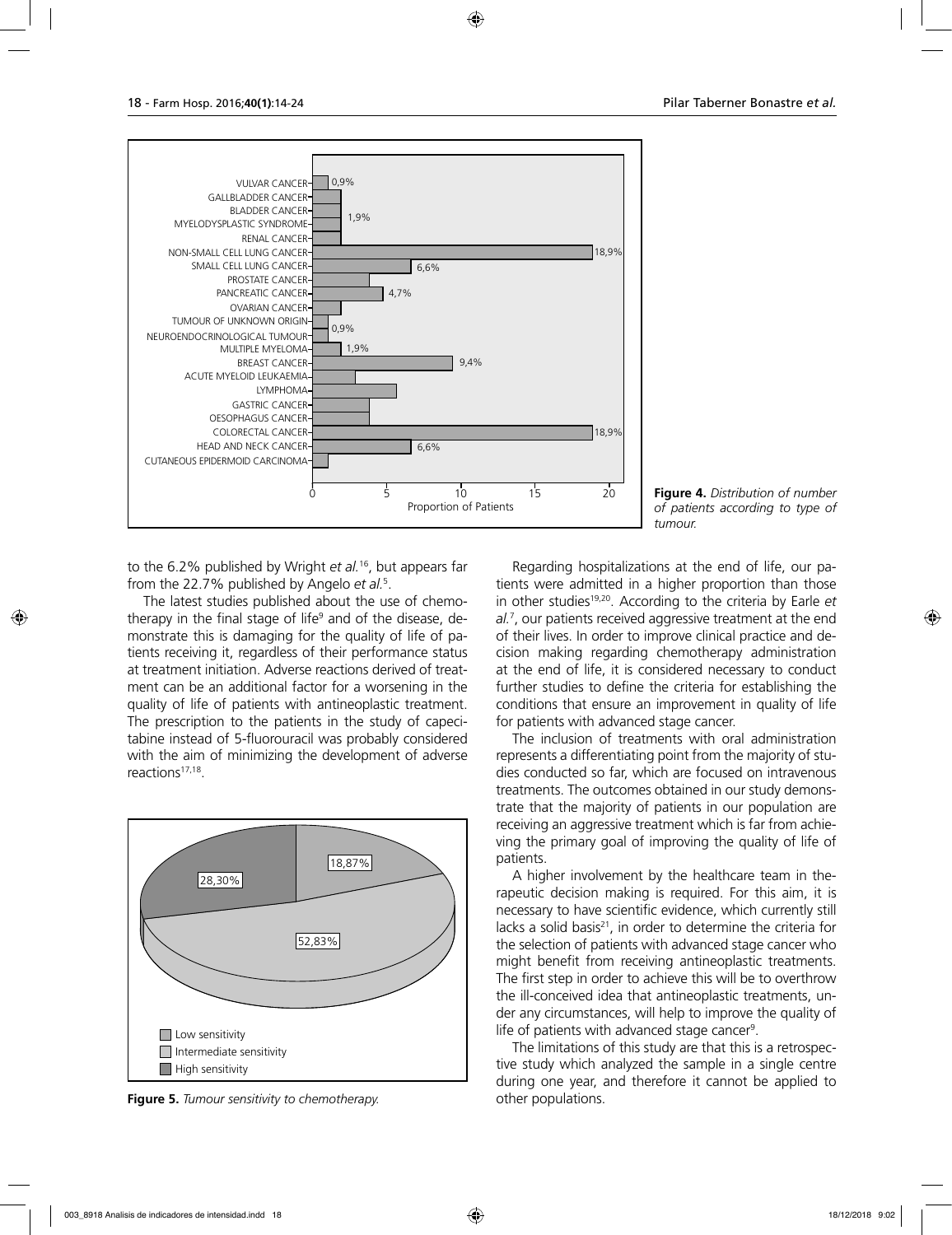

**Figure 6.** *Distribution of drugs based on type of cancer.*

# **Bibliography**

- 1. INE: Defunciones según la causa de muerte [Internet]. Madrid: Instituto Nacional de Estadística. [Actualizado 31-01-2014; citado 7-08-2014]. Disponible en: http://www.ine.es/prensa/np830. pdf
- 2. Kim MK, Lee JL, Hyun MS, Do YR, Song HS, Kim JG *et al.* Palliative chemotherapy preferences and factors that influence patient choice in incurable advanced cancer. Jpn J Clin Oncol. 2008;38:64-70.
- 3. Schnipper LE, Smith TJ, Raghavan D, Blayney DW, Ganz PA, Mulvey TM, *et al.* American Society of Clinical Oncology identifies five key opportunities to improve care and reduce costs: the top five list for oncology. J Clin Oncol. 2012;30:1715-24.
- 4. NCI: Cáncer de seno (mama): Tratamiento para profesionales de salud [Internet]. EE.UU: Instituto Nacional del Cáncer. [Revisada 08-2014, citado: 15-09-2014]. Disponible en: http://www.cancer.gov/espanol/pdq/tratamiento/seno/HealthProfessional
- 5. Angelo Martoni A, Tanneberger S, Mutri V. Cancer chemotherapy near the end of life: the time has come to set guidelines for its appropriate use. Tumori. 2007;93:417-22.
- 6. Zhang B, Nilsson ME, Prigerson HG. Factors important to patients' quality of life at the end of life. Arch Intern Med. 2012;172:1133-42.
- 7. Earle CC, Neville BA, Landrum MB, Souza JM, Weeks JC, Block SD, *et al.* Evaluating claims-based indicators of the intensity of end-of-life cancer care. Int J Qual Health Care. 2005;17:505-9.
- 8. Adam H, Hug S, Bosshard G. Chemotherapy near the end of life: a retrospective single-centre analysis of patients' charts. BMC Palliat Care. 2014,22;13-26.
- 9. Prigerson HG, Bao Y, Shah MA, Paulk ME, LeBlanc TW, Schneider BJ *et al.* Chemotherapy use, performance status, and quality of life near death chemotherapy at the end of life. JAMA Oncol. [revista en Internet]. 2015 [citado 20/8/2015]. Disponible en: http:// oncology.jamanetwork.com/article.aspx?articleid=2398177
- 10. Näppä U, Lindqvist O, Rasmussen BH, Axelsson B. Palliative chemotherapy during the last month of life. Ann Oncol. 2011;22:2375-80.
- 11. Emanuel EJ, Young-Xu Y, Levinsky NG, Gazelle G, Saynina O, Ash AS. Chemotherapy use among Medicare beneficiaries at the end of life. Ann Intern Med. 2003;138:639-43.
- 12. Kao S, Shafiq J, Vardy J, Adams D. Use of chemotherapy at the end of life in oncology patients. Ann Oncol. 2009;20:1555-59.
- 13. Earle CC, Neville BA, Landrum MB, Ayanian JZ, Block SD, Weeks JC. Trends in the aggressiviness of cancer care near the end of life. J Clin Oncol. 2004;22:315-21.
- 14. Earle CC, Park ER, Lai B, Weeks JC, Ayanian JZ, Block SD. Identifying potential indicators of the quality of en-of-life cancer care from administrative data. J Clin Oncol. 2003;21:1133-38.
- 15. Enzinger AC, Zhang B, Weeks JC, Prigerson HG. Clinical trial participation as part of end-of-life cancer care: associations with medical care and quality of life near death. J Pain Symptom Manage. 2013;47:1078-90.
- 16. Wright AA, Zhang B, Keating NL, Weeks JC, Prigerson HG. Associations between palliative chemotherapy and adult cancer pantients' end of life care and place of death: prospective cohort study. Br Med J. 2014;348:g1219.
- 17. Walko CM, Lindley C. Capecitabine: a review. Clin Ther. 2005;27:23-44.
- 18. Hoff P.M, Ansari R, Batist G. *et al.* Comparison of oral capecitabine versus intravenous fluorouracil plus leucovorin as first-line treatment in 605 patients with metastatic colorectal cancer: Results of a randomized phase III study. J Clin Oncol. 2001;19:2282–92.
- 19. Zerillo JA, Stuver SO, Fraile B, Dodek AD, Jacobson JO. Understanding oral chemotherapy prescribing patterns at the end of life at a comprehensive cancer center: analysis of a Massachusetts payer claims database. JOP [revista en Internet]. 2015 [citado 22/8/2015]. Disponible en: http://jop.ascopubs.org/content/early/2015/08/04/ JOP.2015.003921.abstract
- 20. Keam B, Oh Dy, Lee SH, Kim DW, Kim MR, Im SA, *et al.* Aggressiveness of cancer-care near the end-of-life in Korea. Jpn J Clin Oncol. 2008;38:381-6.
- 21. Hong JH, Rho SY, Hong YS. Trends in the aggressiveness of endof-life cancer for advanced stomach cancer patients. Cancer Res Treat. 2013;45:270-75.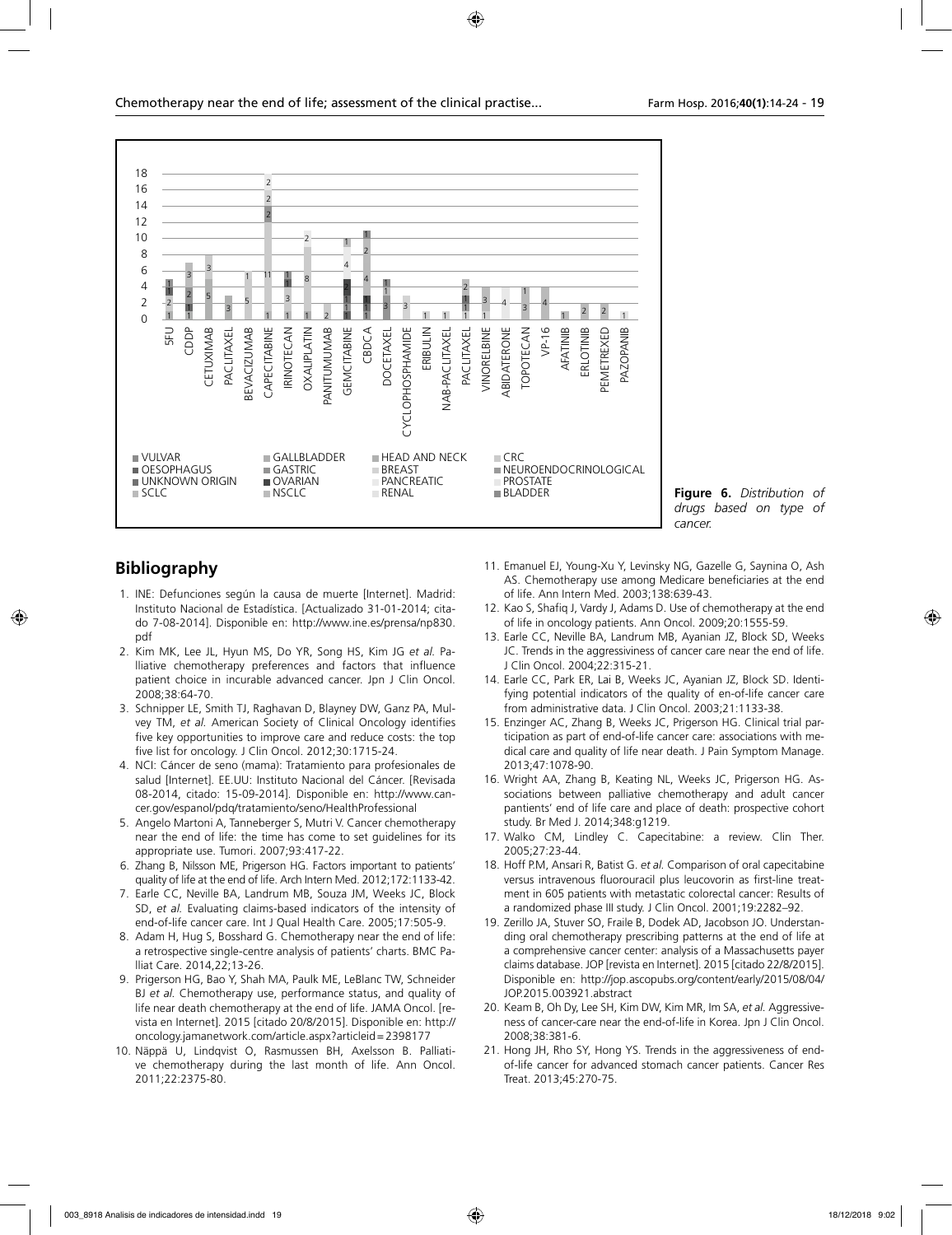### **Aportación a la literatura científica**

La calidad de vida en los pacientes con cáncer continúa siendo uno de los pilares fundamentales en la investigación para el tratamiento de pacientes onco-hematológicos. A pesar de ello, en la actualidad se dispone de pocos datos a nivel europeo sobre la calidad de vida en la última etapa de la enfermedad en pacientes con cáncer. Este estudio lleva a cabo el análisis de unos parámetros de intensidad terapéutica con agentes antineoplásicos al final de la vida. En el análisis se incluyen tanto los tratamientos antineoplásicos intravenosos como orales. La inclusión de los tratamientos de administración oral constituye un punto diferencial con la mayoría de estudios planteados hasta el momento que se centran en los tratamientos intravenosos. El resultado obtenido de nuestro estudio, demuestra que los pacientes de nuestra población reciben, en su mayoría, un tratamiento agresivo que está lejos de conseguir el objetivo principal de mejorar la calidad de vida de los pacientes.

A pesar de que el resultado obtenido en el estudio no se puede hacer extensivo a otras poblaciones de pacientes, los datos aportados consiguen evidenciar la necesidad de una mayor implicación por parte del equipo asistencial en la toma de decisiones terapéuticas. Para ello, es necesario disponer de una evidencia científica, que todavía en la actualidad carece de una base consolidada, con la que establecer criterios para la selección de pacientes con cáncer en estadios avanzados que puedan beneficiarse de recibir tratamientos antineoplásicos. El primer paso para conseguir esto es desbancar la idea mal concebida de que los tratamientos antineoplásicos contribuyen bajo cualquier circunstancia a mejorar la calidad de vida de los pacientes con cáncer en estadios avanzados.

### **Introducción**

En las últimas décadas, han aparecido nuevos agentes antineoplásicos que han contribuido a aumentar las alternativas terapéuticas y la esperanza de vida de los pacientes con neoplasias. Adquieren especial relevancia los tratamientos de administración oral tanto por constituir una alternativa terapéutica en sí misma como por la simplificación en su administración. A pesar de estos avances, los tumores son actualmente la primera causa de muerte en los hombres, la segunda en mujeres y responsables del 27,5% de las defunciones en España según los datos publicados en enero de 2014 por el Instituto Nacional de Estadística<sup>1</sup>.

Alrededor del 70% de los pacientes con enfermedad diseminada reciben quimioterapia con intención paliativa2 . La decisión de iniciar quimioterapia depende principalmente del estado del paciente<sup>3</sup>, el estadio de la enfermedad<sup>4</sup> y de la quimiosensibilidad<sup>5</sup> del tumor. La interrupción del tratamiento en las etapas finales de la vida está considerada como un factor determinante de buena práctica clínica<sup>6,7</sup>. Esto es debido, entre otras causas, a la disminución del impacto sobre la supervivencia global tras varias líneas de tratamiento en pacientes con estadios avanzados<sup>8,9</sup>, la aparición de efectos adversos derivados del tratamiento y el coste para el sistema sanitario.

Garantizar una buena calidad de vida en la última fase de los pacientes onco-hematológicos debería ser el principal objetivo y, a pesar de ello, disponemos de pocos datos a nivel europeo<sup>5,8,10</sup>, los estudios publicados son contradictorios, la mayoría coinciden en que administrar quimioterapia en la etapa final de la vida impacta de forma negativa en la calidad de vida del paciente<sup>9</sup>.

Los estudios publicados hasta la actualidad, utilizan como indicadores de la calidad de vida el número de ingresos y tratamientos recibidos en las semanas previas al fallecimiento del paciente5,11. Earle *et al.*<sup>7</sup> , define el concepto de no agresividad de tratamiento como una administración de quimioterapia inferior al 10% en los últimos 14 días de vida y menos de un 4% de pacientes ingresados en más de una ocasión durante el mes previo al fallecimiento.

Otros estudios<sup>12-15</sup> utilizan criterios como ingresos en unidades de cuidados intensivos, visitas a urgencias, hospitalizaciones o inclusión en ensayos clínicos fase I-II.

El objetivo principal del estudio es analizar los indicadores de no agresividad de tratamiento en pacientes onco-hematológicos. Como objetivo secundario, realizar un estudio descriptivo de las variables clínicas de los pacientes a los que se les administra quimioterapia en la fase final de la vida y los esquemas más utilizados.

# **Material y métodos**

Se realizó un estudio observacional retrospectivo en un hospital de tercer nivel cuya área constituye una población de 310.000 habitantes aproximadamente. Se incluyeron todos los pacientes oncológicos y hematológicos que recibieron quimioterapia (oral o intravenosa) entre enero y diciembre de 2013 a los que se les administró la última quimioterapia en la fase final de la vida. A efectos de análisis, se consideró el periodo de tiempo que comprende los 90 días previos al fallecimiento. El seguimiento de los pacientes incluidos se continuó hasta marzo de 2014.

La recogida de datos se realizó a partir de los programas informáticos empleados en el Servicio de Farmacia para la atención a pacientes onco-hematológicos Farmasyst® y Farmis-Oncofarm® y los programas de historia clínica informatizada OrionClinic® y Abucasis®. Se recogieron las variables sexo, edad, servicio pres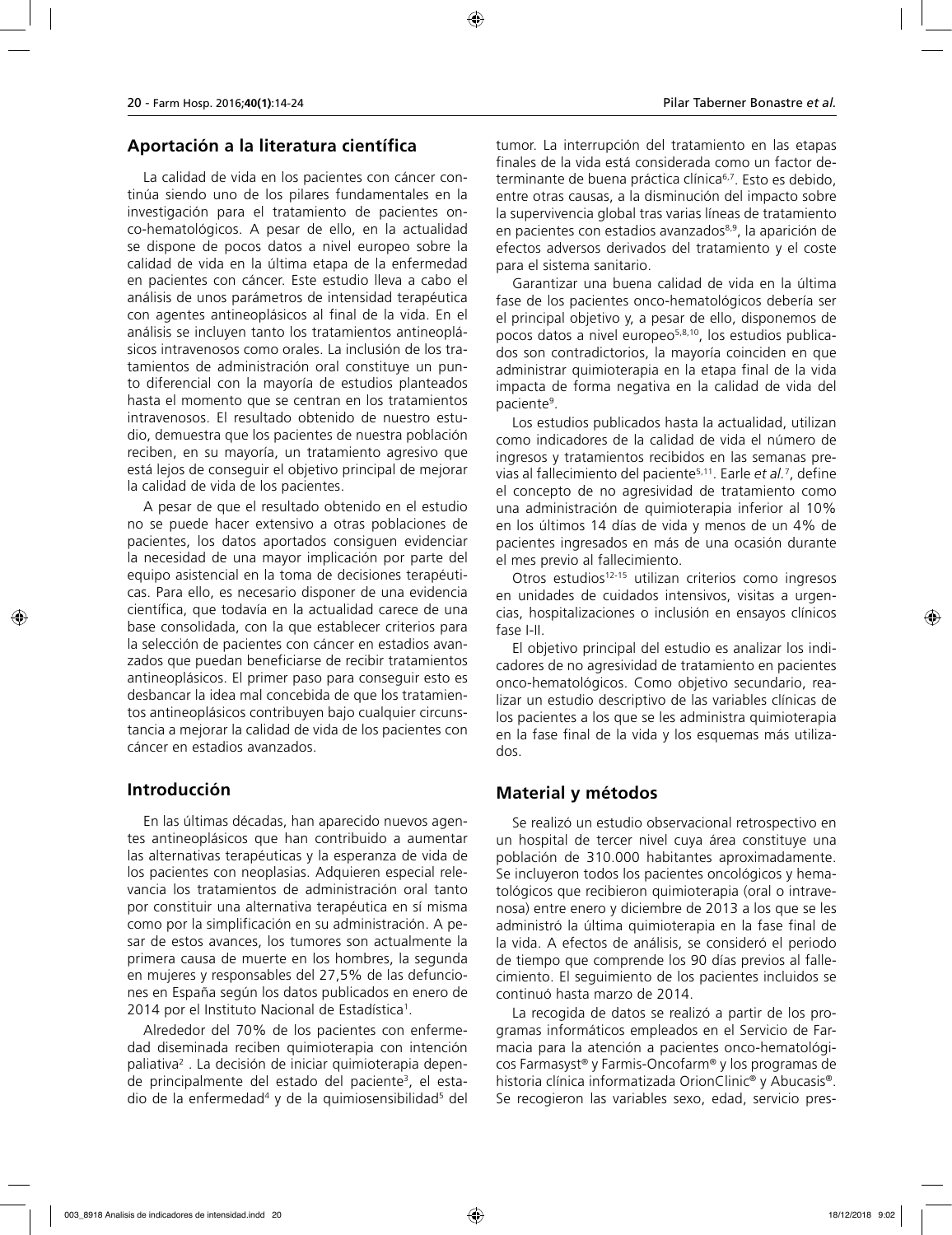criptor, diagnóstico, estadio de la enfermedad, *performance status*, fecha de los últimos ingresos y causa de fallecimiento. Las variables recogidas relacionadas con el tratamiento incluyeron: tiempo desde la última administración hasta el fallecimiento, líneas de tratamiento recibidas y fármacos incluidos en el último tratamiento administrado.

Con el objetivo de valorar la situación funcional del paciente, se recogió la puntuación en la escala Eastern Cooperative Oncologic Group (ECOG) registrada en la historia clínica el día de la última quimioterapia administrada previa al fallecimiento. También se evaluó el número de ingresos hospitalarios en los últimos tres meses y el tiempo transcurrido desde el último ingreso hospitalario hasta la muerte de los pacientes.

Para el análisis descriptivo utilizamos el programa estadístico Stata® versión 12.1.

# **Resultados**

En el 2013 fueron atendidos 2.758 pacientes en el Servicio de Oncología y 949 en el Servicio de Hematología. De ellos, el 24,3% (n = 669) y el 16,2% (n = 154), respectivamente recibieron quimioterapia. Por tanto, se analizaron 823 pacientes que recibieron tratamiento entre enero y diciembre de 2013. De ellos 106 (13%) cumplían los criterios de inclusión.

La mediana de edad de los pacientes incluidos fue 64,6 años (rango 21,9-92,5) (Fig. 1). El 68,9% (n = 73) eran varones y el 31,1% (n = 33) eran mujeres.

El servicio de procedencia de dichos pacientes era hematología en un 12,3% (n = 13) y oncología en un 87,7% de los casos (n = 93).

En el tratamiento se incluyeron tanto los fármacos de administración intravenosa como oral. Un 14,1%  $(n = 93)$  de los pacientes oncológicos y un 8,4%  $(n = 13)$ de los hematológicos que habían recibido quimioterapia durante el último año de vida, lo seguían haciendo en los últimos tres meses.

La distribución de los pacientes que recibieron fármacos antineoplásicos en los últimos 90 días de vida se muestra en la figura 2.

Se disponía del registro de los valores de la puntación de la escala ECOG al inicio del tratamiento en un 87,7% de los pacientes analizados. La mayoría (67% n = 71), presentaban una puntuación en la escala ECOG 0-1. Un 18,9% ( $n = 20$ ) presentaba una puntuación de 2 y una minoría  $(1,9\% , n = 2)$  un ECOG 3.

La mayoría de los pacientes (77,6%, n = 76) presentaban un estadio IV en el momento del fallecimiento y la muerte fue secundaria a su enfermedad de base. El 28,3% de los pacientes ( $n = 30$ ) presentaron complicaciones secundarias al tratamiento como causa de la muerte (Fig. 3).

La distribución de los tumores que presentaban los pacientes incluidos en el estudio se muestran en la figura 4. El mayor porcentaje de tumores tienen una sensibilidad al tratamiento media según la clasificación de Martoni *et al.*<sup>5</sup> (Fig. 5)

El esquema terapéutico más utilizado fue capecitabina en monoterapia administrado en 6 pacientes al



**Figura 1.** *Distribución de la edad de los pacientes.*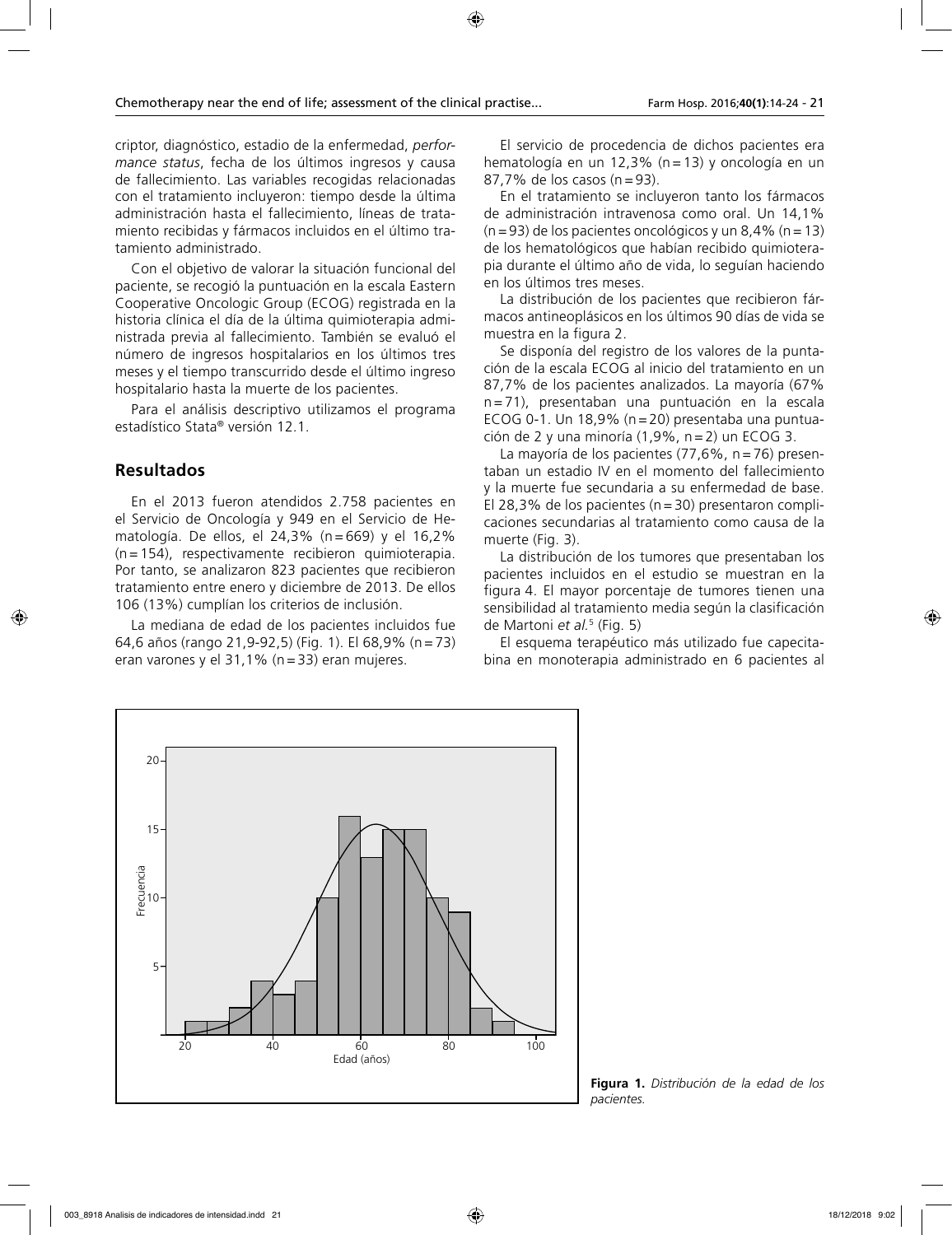



igual que la combinación capecitabina, oxaliplatino. El topotecán se dispensó a 5 pacientes. Los siguientes tratamientos los recibieron cada uno de ellos 4 pacientes: abiraterona, docetaxel, gemcitabina, azacitidina, cetuximab, doxorrubicina, erlotinib y también las combinaciones bevacizumab, capecitabina, oxaliplatino; carboplatino, etopósido; carboplatino, paclitaxel y cetuximab, paclitaxel. La capecitabina fue el fármaco que recibió mayor número de pacientes 18,9% (n = 20) se-



**Figura 3.** *Causas de muerte.*

guido del oxaliplatino 12,2% (n = 13) y la gemcitabina  $9,4\%$  (n = 10) (Fig. 6).

La mediana del número de esquemas recibidos fue de 2 (rango 1-7). Fueron 10 pacientes los que recibieron más de 3 esquemas diferentes.

El 67,9% ( $n = 72$ ) de los pacientes ingresaron en el hospital durante los últimos tres meses de vida, 47,2%  $(n = 50)$  lo hicieron durante el último mes, 33% (n = 35) durante las dos últimas semanas y el 10,4% (n = 11) durante los últimos 3 días de vida. El 25,5% (n=27) de los pacientes ingresaron en más de una ocasión a lo largo de los 90 días previos al fallecimiento.

# **Discusión**

El empleo de quimioterapia en las últimas etapas de vida de los pacientes con cáncer es un tema controvertido que Emanuel *et al.*11. trataron hace más de una década y que continúa analizándose actualmente. Los resultados de nuestro estudio muestran que el porcentaje de pacientes del Servicio de Oncología que reciben quimioterapia en la última fase de vida es similar al de Earle *et al.*<sup>13</sup>

En cuanto a la utilización de quimioterapia en las últimas etapas de la vida respecto al total de pacientes que son tratados con este tipo de fármacos, el 5,8% recibieron quimioterapia en el último mes de vida. Este valor está próximo al 6,2% publicado por Wright *et al.*16, pero se aleja del 22,7% publicado por Angelo *et al.*<sup>5</sup>

Los últimos estudios publicados sobre el uso de quimioterapia en la fase final de vida<sup>9</sup> y de la enfermedad,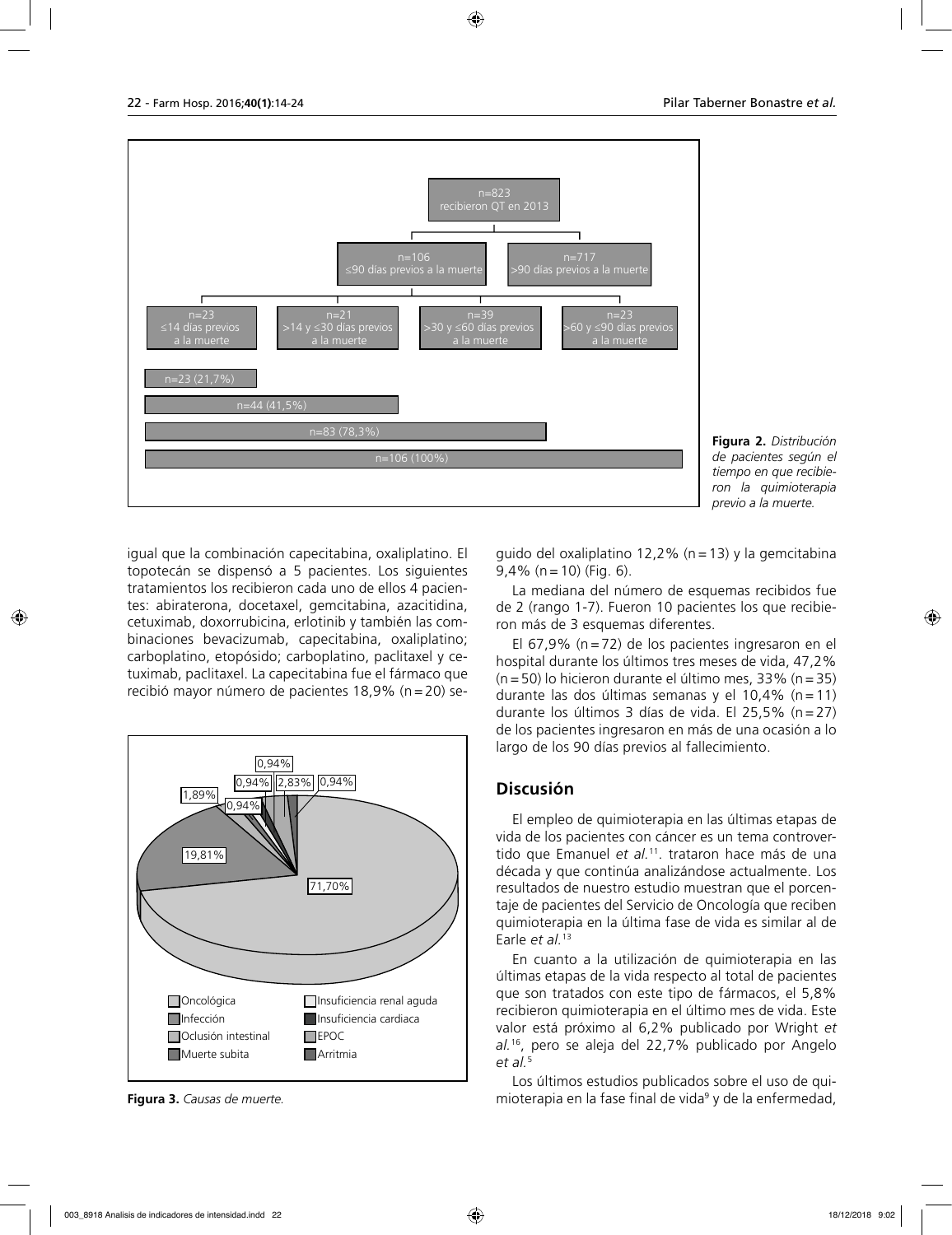

15 20 **Figura 4.** *Distribución del número de pacientes según tipo de cáncer.*

demuestran un perjuicio sobre la calidad de vida de los pacientes que la reciben con independencia del estado funcional al inicio del tratamiento. Las reacciones adversas derivadas del tratamiento pueden contribuir a empeorar la calidad de vida de los pacientes con tratamiento antineoplásico. Probablemente, la prescripción de capecitabina en lugar de 5-fluorouracilo se planteó en los pacientes del estudio con el fin de minimizar la aparición de reacciones adversas<sup>17,18</sup>.

En relación con los ingresos al final de la vida, nuestros pacientes ingresaron en un mayor porcentaje que



**Figura 5.** *Sensibilidad de los tumores a la quimioterapia.*

los de otros estudios<sup>19,20</sup>. Según los criterios de Earle et *al.*<sup>7</sup> , nuestros pacientes recibieron un trato agresivo al final de su vida. Con el fin de mejor la práctica clínica y la toma de decisiones en relación con la administración de quimioterapia al final de la vida, se considera necesario la realización de más estudios que definan unos criterios según los cuales se establezcan las condiciones en las que se asegure una mejoría de la calidad de vida de los pacientes con cáncer en estadios avanzados.

La inclusión de los tratamientos de administración oral constituye un punto diferencial con la mayoría de estudios planteados hasta el momento que se centran en los tratamientos intravenosos. El resultado obtenido de nuestro estudio, demuestra que los pacientes de nuestra población reciben, en su mayoría, un tratamiento agresivo que está lejos de conseguir el objetivo primordial de mejorar la calidad de vida de los pacientes.

La necesidad de una mayor implicación por parte del equipo asistencial en la toma de decisiones terapéuticas. Para ello, es necesario disponer de una evidencia científica, que todavía en la actualidad carece de una base consolidada<sup>21</sup>, con la que establecer criterios para la selección de pacientes con cáncer en estadios avanzados que puedan beneficiarse de recibir tratamientos antineoplásicos. El primer paso para conseguir esto es desbancar la idea mal concebida de que los tratamientos antineoplásicos contribuyen bajo cualquier circunstancia a mejorar la calidad de vida de los pacientes con cáncer en estadios avanzados<sup>9</sup>.